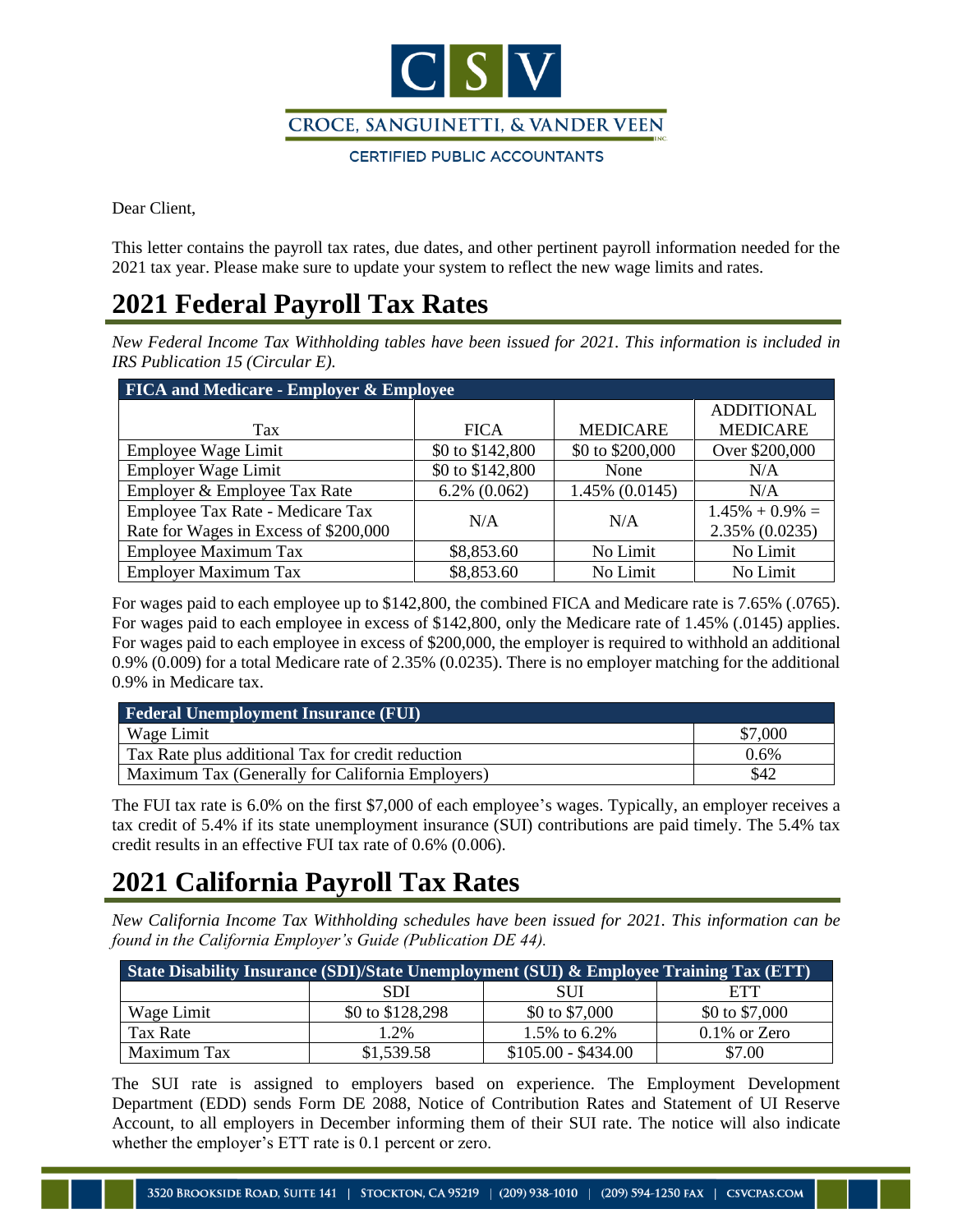## **2021 Federal Payroll Tax Requirements**

#### **FEDERAL DEPOSIT REQUIREMENTS FOR 2021:**

1. **Depositing Taxes:** Since January 1, 2011, all employers are required to make their federal tax deposits electronically via the Electronic Federal Tax Payment System (EFTPS). An employer may be subject to a 10% penalty if required to use EFTPS and fails to do so. When using EFTPS, be sure to indicate the type of tax and the tax period against which the deposit is to be applied:

**Type of Tax:** Form 941 or Form 943 for FICA, Medicare, and withheld income tax **Tax Period:** The calendar quarter in which the payments are withheld, not the quarter in which the deposit is made

- 2. **In General:** An employer is either (1) a monthly depositor or (2) a semi-weekly depositor. The IRS will notify you of your deposit status only if there is a change in your deposit schedule. You are classified as a monthly or semi-weekly depositor based on the total taxes reported on Form 941 for the prior four quarters ending on June 30 of the preceding year (the look-back period). If you reported \$50,000 or less of employment taxes for the look-back period, you are a monthly depositor; if you reported more the \$50,000 of employment taxes during this look-back period, you are a semi-weekly depositor for the current year (but see the \$100,000 and \$2,500 deposit rules below).
- 3. **\$100,000 Next-Day Deposit Rule:** If you accumulate taxes of \$100,000 or more on any day in a deposit period, the taxes must be deposited by the close of the next business day. This rule applies to both monthly and semi-weekly depositors. The deposit period is a calendar month for a monthly depositor and Wednesday through Friday and Saturday through Tuesday for a semi-weekly depositor. Any monthly depositor who becomes subject to this \$100,000 next-day deposit rule immediately becomes a semi-weekly depositor for the remainder of 2021 and for 2022.
- 4. **Semi-weekly Depositor Rule**: Deposits of employment and other taxes withheld are due on Wednesday and/or Friday, depending on the day of the week that the payments are made:

| <b>Payment Days/Deposit Periods</b>                                                        | <b>Deposit Due Dates</b> |  |
|--------------------------------------------------------------------------------------------|--------------------------|--|
| Wednesday, Thursday and/or Friday                                                          | Following Wednesday      |  |
| Saturday, Sunday, Monday and/or Tuesday                                                    | <b>Following Friday</b>  |  |
| Note: EFTPS payments must be scheduled at least one calendar day prior to the tax due date |                          |  |
| (before 5:00 p.m. PT).                                                                     |                          |  |

If a quarter ends in the middle of a deposit period, any taxes relating to payments made for the quarter just ended must be deposited separately from any taxes relating to payments made for the new quarter.

- 5. **Monthly Depositor Rule:** The employment and other taxes withheld on payments made during a calendar month must be deposited by the 15th day of the following month.
- 6. **\$2,500 Quarterly Deposit Rule:** If you accumulate less than a \$2,500 tax liability during either the current quarter or the preceding quarter AND you were not subject to the \$100,000 next-day deposit rule during the current quarter, you are not required to make a deposit. You may pay the tax when you file your quarterly return.
- 7. **New Employers:** New employers are monthly depositors for the first year of their business (however, see the \$100,000 next-day deposit rule exception above).
- 8. **Deposits on Business Days Only:** If a deposit is required to be made on a day that is not a business day, the deposit is considered to have been made timely if it is made by the close of the next business day. In addition, a special rule is provided for semi-weekly depositors to allow them at least three business days to make a deposit.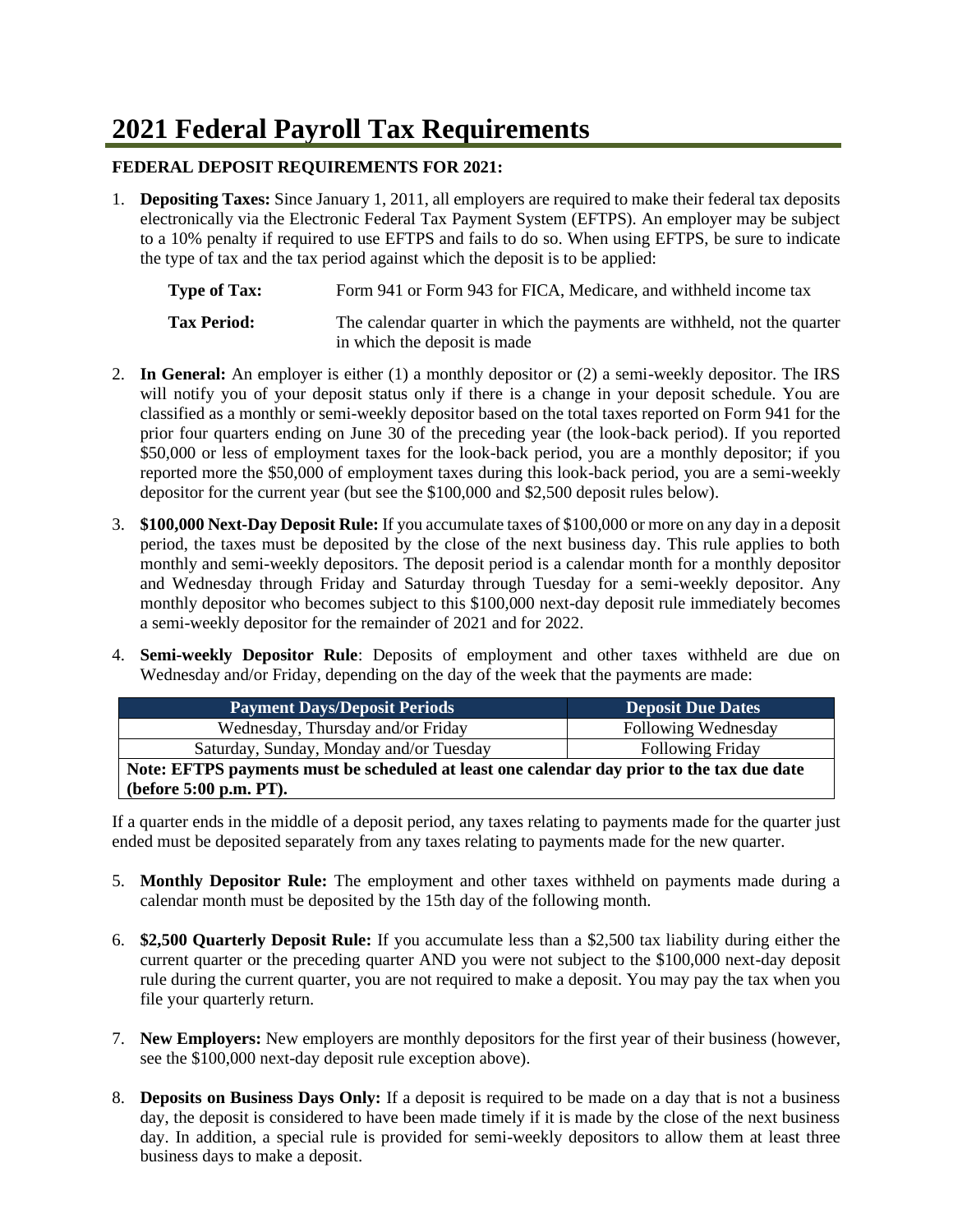#### **FUI DEPOSIT REQUIREMENTS FOR 2021:**

1. **Depositing Taxes:** Since January 1, 2011, all employers are required to make their FUI tax deposits electronically via the Electronic Federal Tax Payment System (EFTPS). An employer may be subject to a 10% penalty if required to use EFTPS and fails to do so. When using EFTPS, be sure to indicate the type of tax and the tax period against which the FUI deposit is to be applied:

| <b>Type of Tax:</b> | Form 940                                    |
|---------------------|---------------------------------------------|
| <b>Tax Period:</b>  | The fourth calendar quarter of the tax year |

2. **In General:** At the end of any calendar quarter, if your cumulative undeposited FUI tax exceeds \$500, a deposit is due by the end of the month following the quarter end. Amounts of \$500 or less can be deposited or can be paid with annual Form 940 by January 31. If the due date is not a business day, the deposit is considered to have been made timely if it is made by the close of the next business day.

### **Deferral of Payroll Taxes**

The CARES Act allowed employers to defer the employer portion of social security payroll taxes. The deferral applied to deposits and payments of the employer's share of social security tax that would otherwise be required to be made during the period beginning March 27, 2020, and ending December 31, 2020. Any 2020 deferred payroll tax amounts would be due to the government in two installments:

- 1. One-half at the end of 2021;
- 2. The remaining one-half at the end of 2022.

## **2021 California Payroll Tax Requirements**

#### **CALIFORNIA DEPOSIT REQUIREMENTS FOR 2020:**

Beginning January 1, 2018, all employers were required to electronically submit employment tax returns, wage reports, and payroll tax deposits to the Employment Development Department. Penalties are charged for not complying with this E-file and E-pay mandate. Register for "e-Services for Business" on the edd.ca.gov website.

- 1. **Depositing Taxes:** Employer contributions of UI and ETT are due quarterly. California Personal Income Tax (PIT) and SDI withholdings are due based on each employer's federal deposit schedule and the amount of accumulated PIT the employer has withheld. An employer will be subject to a penalty of 10% plus interest on late payroll tax payments.
- 2. **\$100,000 Next-Day Deposit Rule:** If at any time you accumulate \$100,000 or more in federal employment taxes AND have accumulated more than \$500 in PIT withholding, you are required to deposit all state withholding taxes (SDI and PIT) by the next business day. Once you make a next business day deposit, you become a semi-weekly depositor for the remainder of 2021 and 2022.
- 3. **Semi-weekly Deposits:** If you are a semi-weekly depositor for federal purposes AND have accumulated more than \$500 in PIT withholding during one or more payroll periods, you must make state deposits on the same dates as required for federal purposes.
- 4. **Monthly Deposits:** If you are a monthly depositor for federal purposes AND have accumulated more than \$350 in PIT withholding during one or more months of a quarter, you must make state deposits on the same dates as required for federal purposes.
- 5. **Quarterly Deposits:** If you are required to deposit quarterly for federal purposes AND have accumulated \$350 or more in PIT withholding, you must make state deposits by the 15th day of the following month.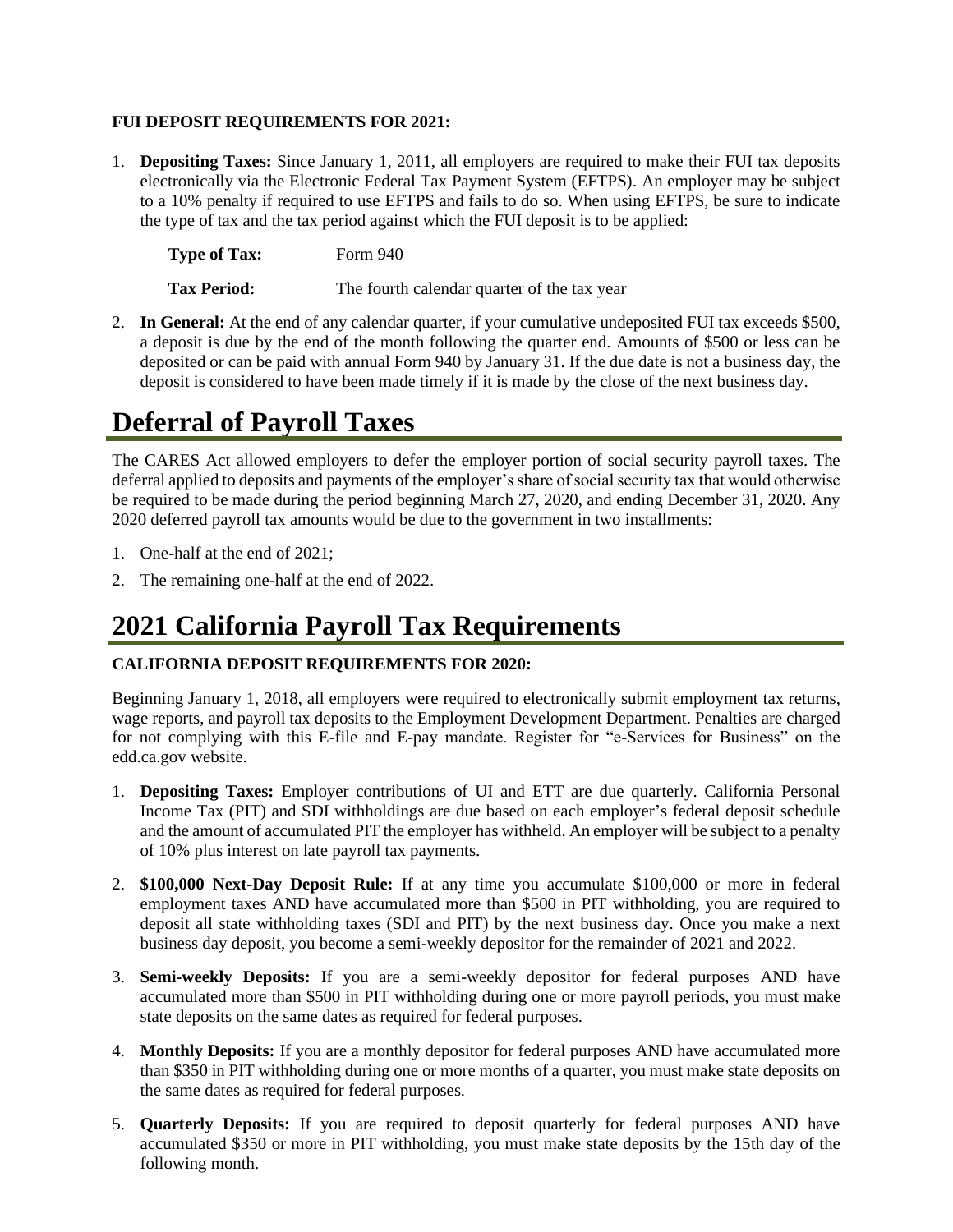# **2021 California Reporting Requirements**

#### **CALIFORNIA REPORTING REQUIREMENTS FOR 2021:**

1. **Quarterly Contribution Return and Report of Wages (Form DE 9), and Quarterly Contribution Return and Report of Wages (Continuation) (Form DE 9C):** Employers are required to file both a Quarterly Contribution Return and Report of Wages (Form DE 9) and the Quarterly Contribution Return and Report of Wages (Continuation) (Form DE 9C) each quarter.

Form DE 9 is filed quarterly to report UI and ETT employer contributions, along with SDI and PIT withholding. Form DE 9C is also filed quarterly to report detailed wage items for each worker.

- 2. **Report of New Employee(s) (DE 34):** All employers are required by law to report all new employees to the New Employee Registry (NER) within 20 days of their start-of-work date. Any employee who is newly hired, rehired, or returning to work from a furlough, separation, termination, or leave of absence without pay is considered to be a new employee. Report all new employees on Form DE 34. If you acquire an ongoing business and employ any workers from the acquired company, these employees are considered to be new employees and must also be reported to the EDD on Form DE 34.
- 3. **Report of Independent Contractor(s) (DE 542):** Any business or government entity that is required to file a federal Form 1099-MISC must also report specific information to the EDD regarding any independent contractor providing services to their business. Report all independent contractors on Form DE 542 within 20 days of either making payments totaling \$600 or more or entering into a contract for \$600 or more in any calendar year, whichever occurs first.

# **Additional Important Payroll Information**

- 1. **California Minimum Wage:** Effective January 1, 2021, the California minimum wage rises to \$14.00 per hour for employers with 26 employees or more. For employers with 25 employees or less, the minimum wage is \$13.00 per hour effective January 1, 2021. Most employers in California are subject to both the federal and state minimum wage laws. The effect of this dual coverage is that when there are conflicting requirements in the law, the employer must follow the standard that is most beneficial to the employee. Thus, since California requires a higher minimum wage rate than the federal law, employers in California must pay the state minimum wage rate.
- 2. **Paid Sick Leave:** In 2015, the Healthy Workplaces/Healthy Families Act of 2014 (Paid Sick Leave act) became law in California. Under this law, any employee who on or after July 1, 2015 works in California for 30 or more days within a year, is entitled to a minimum of 3 days or 24 hours of paid sick leave. The mandate applies to part-time as well as to full-time employees and to all employees, regarding of whether they are paid a set wage, hourly, by commission, or on a piece-rate basis.

Under the original act, an employee accrued benefits at the rate of one hour per every 30 hours worked. Now, employers may use a different accrued method, as long as the accrual is on a regular basis so that an employee has no less than 24 hours of accrued sick leave or paid time off by the  $120<sup>th</sup>$  calendar day of employment or each calendar year or 12-month period. Alternatively, an employer may provide the benefits up front at the beginning of a 12-month period (calendar year or other designated 12-month basis).

Employees may use the benefits once they have worked at least 90 days. Seasonal and temporary employees are covered as long as they work for the employer for 90 days, whether or not consecutive. Benefits may be used in hourly increments, although the employer may require that an employee take at least two hours. Employers who have a paid time off (PTO) program or that already provide at least three days of sick day benefits may not have to change their policies as long as their current plan meets the accrued requirements and sick days are available after 90 days of employment. Unused sick days must be carried over (the carryover can be capped at six days), but an employer is not required to pay more than three sick days per calendar year. By carrying unused sick days over, employees can use sick days at the beginning of the year.